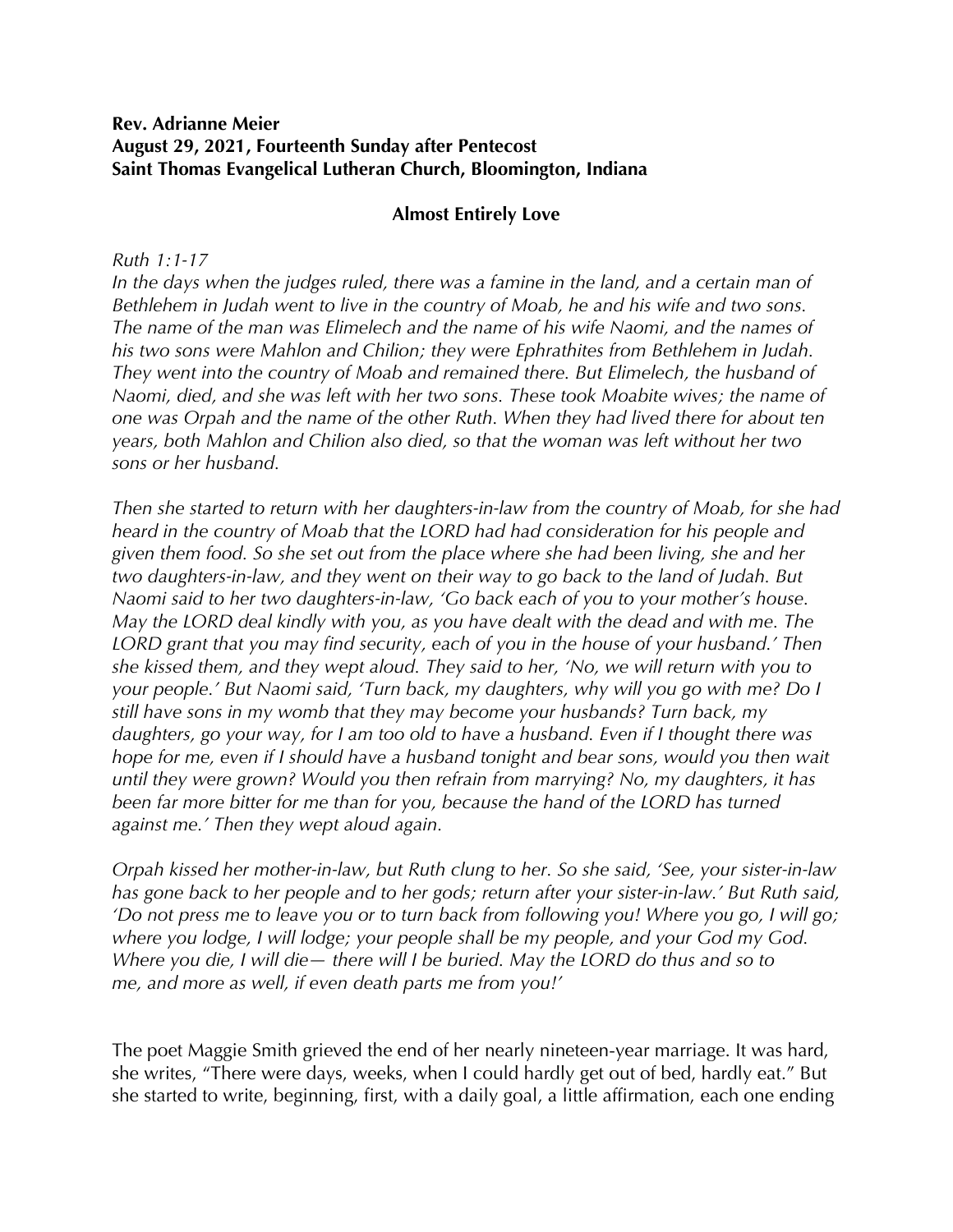with what was most compelling to her, the phrase, "Keep moving." One day, she wrote, "Be thankful for your wounds, as strange as that sounds; the ways you've been hurt and the ways you've faltered make you useful to other people. Empathy is a kind of fellowship; be thankful that your wounds made this togetherness possible. Keep moving." Empathy is a kind of fellowship - a kind of love available to those who have experienced pain and loss. It isn't far, I think, from God's answer to loss. God's answer to loss and this whole, too-often-broken life, really, is love and more of it. Love and more of it in a community that exists to become entirely love.

Months ago, someone mentioned how hard it will be to be in the sanctuary and see the empty seats of beloved members who are no longer with us. Months ago, we also thought we'd all be back in the sanctuary, able to comfort one another in our grief. Months ago, it seemed the right thing to take a few weeks to talk about and create a space for sorrow, lament, and - perhaps most importantly - hope. That was months ago, and today the need seems all more greater. The losses have not stopped, likely will not stop, and if we do not take the time to name them, to air them out, well, it feels like they might suffocate us. We need space to mourn that we didn't celebrate Thanksgiving last year with a loved one who didn't make it to Easter. We need to name the frustration of the funeral we waited for and waited for and waited for and are still waiting for. We absolutely must lay out the loss of confidence we once had in one another. And we must lay out our grief and frustration at still wearing masks, still staying apart, still being afraid for our children. It isn't just any single loss, it is the layer of loss upon loss upon loss. It isn't just trauma, but the fact that we are still being traumatized.

Ruth and Naomi faced layer upon layer of loss: famine, death, departures; even their names of the characters are sorrowful. The children born to Elimelech and Naomi— Mahlon and Chilion—their names mean "Sickness" and "Spent." Before the stories tell us anything that happens, their fates are sealed. The only thing ahead is tragedy. What is to be done in the face of all this loss? Orpah, Naomi's other daughter-in-law, whose name means "Back of the Neck," chooses to return to her own family, as if all this loss never happened. She chooses indifference. Naomi, we'll learn next week, considered bitterness. Her name means "Pleasant," but when she returns to her ancestral home, she tells everyone to call her Mara, "bitter." And, to be sure, if bitterness were ever really a viable option, we'd consider it. But the truth is, to be bitter just means more pain. To be bitter is to prefer to relive again and again the moments that wounded us. To be bitter is to award the winning trophy to whatever harmed us. To be bitter is to be stunted; to stop growing. Orpah chose indifference; Naomi danced with bitterness; but Ruth chose love.

Consider her other options. She could have gone home, back to her family, the ones obliged to care for her. She could have lived her life enraged by all that had happened to her. But, instead, she chose to stay—to love, to embrace the fellowship of empathy with the person who knew what she had lost: "Where you go, I will go; where you lodge, I will lodge; your people shall be my people, and your God, my God. Where you die, I will die—there will I buried." In the face of great loss, the only truly viable solution Ruth sees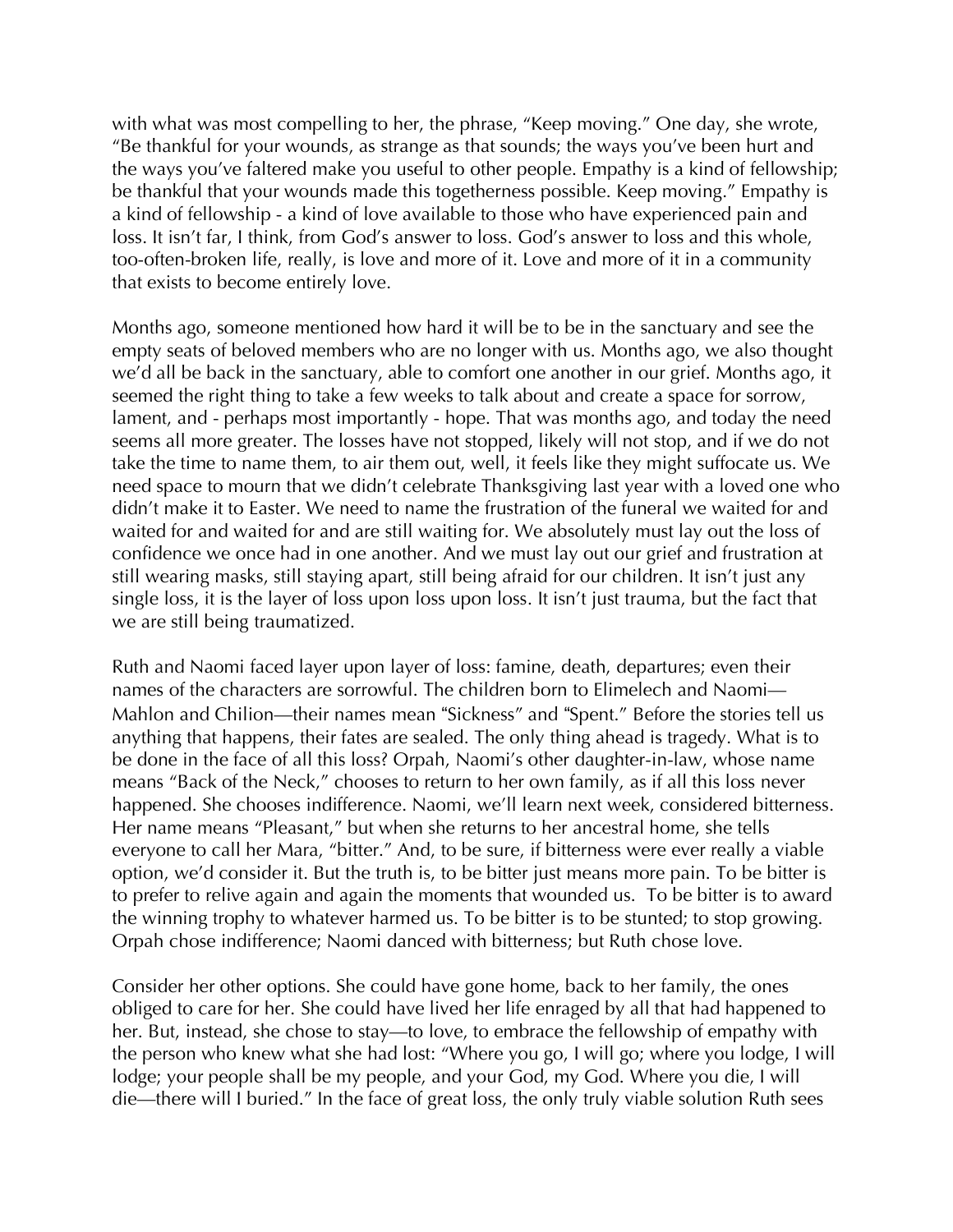is to love more, the solution that would give purpose to her days. She may face starvation, but love would give her something to do, someone to care for. We have options, Beloved, but only the intentional choice to love and love more will give us direction.

This is no easy choice. It requires foresight and practice.

To love more is to plan to love. To not leave love for the leftovers. Very often, what we offer to others, especially those who are already at the margins of our lives, at the margins of society, is whatever is leftover. We offer whatever junk we no longer need in our lives, whatever time is available after we've filled our schedules, whatever money is available when we've taken our vacations, fixed up our homes. This isn't a purpose, this is leftovers! Love isn't leftovers; it's the feast. Love isn't the turkey sandwich the day after Thanksgiving—or at least, it isn't *only* that. It is the whole family gathered around a meal loving created. To love is this way is to plan to love, to choose to love, to be conscious of our choice to love; to be love with our whole selves.

Hayden Carruth wrote a poem to his wife near the end of his life—it is beautiful in its entirety—but let me offer you just the first dozen or so lines:

So often it has been displayed to us, the hourglass with its grains of sand drifting down, not as an object in our world but as a sign, a symbol, our lives drifting down grain by grain, sifting away — I'm sure everyone must see this emblem somewhere in the mind. Yet not only our lives drift down. The stuff of ego with which we began, the mass in the upper chamber, filters away as love accumulates below. Now I am almost entirely love.

When we begin with love, continue in love, end in love, eventually, we ourselves become almost entirely love.

It isn't easy to get there. It takes, practice. Consider this: both Christians and Jews place the book of Ruth immediately after Joshua and Judges. You see, in Joshua and Judges, God authorizes, commands the utter defeat and annihilation of all other cultures in the Promised Land, including the Moabites, Ruth's people. On the heels of a stories that would name Ruth as enemy comes a story where a Moabite becomes a Jew, becomes the grandmother of King David, and, in the Christian story, becomes the 28th grandmother of Jesus Christ. The story of Ruth stands in direct contrast to calls for outrage, indifference, injustice, a reminder that the more we practice love, the more love there is.